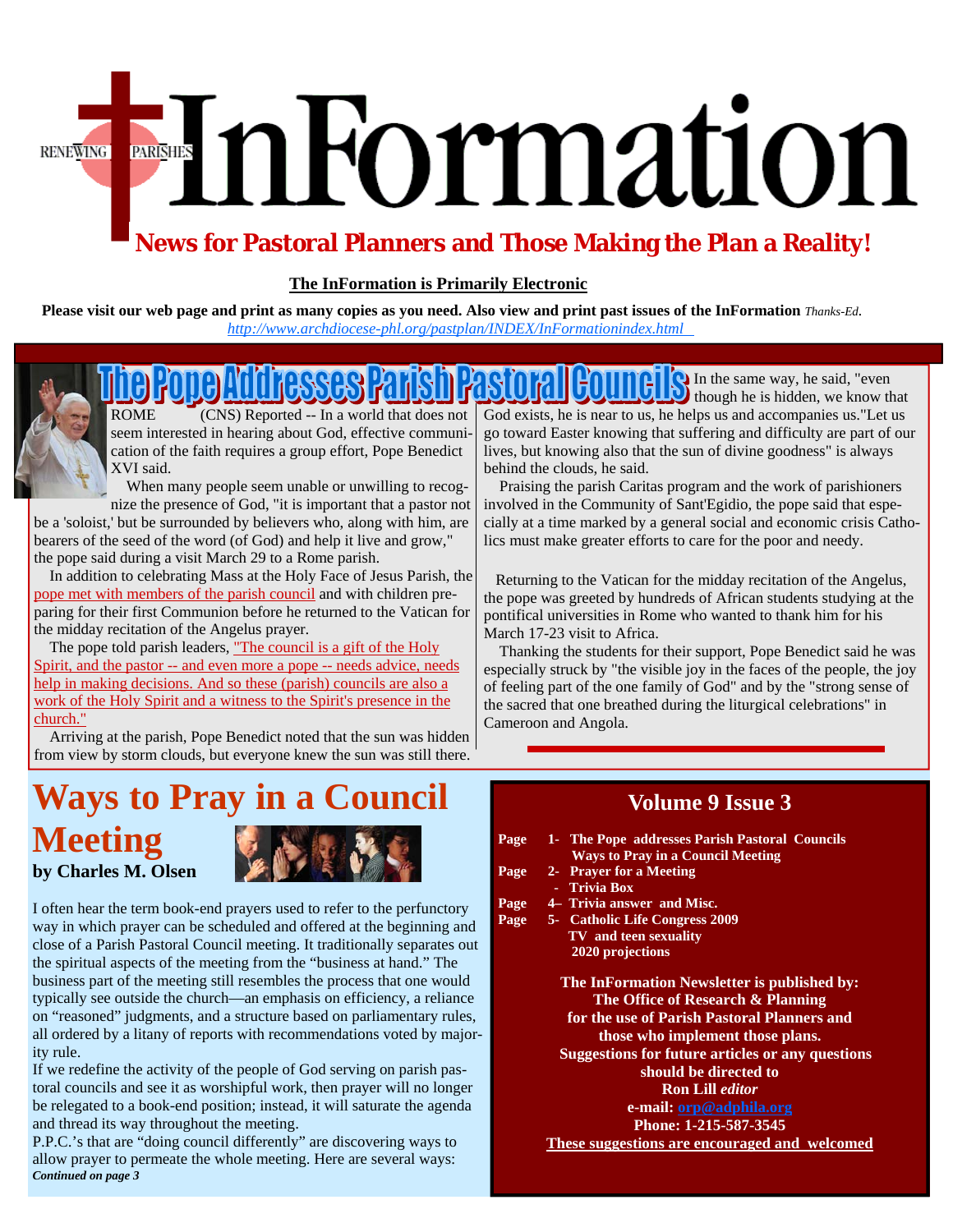

Dear Lord,

It helps, now and then, to step back and take a long view.

The kingdom is not only beyond our efforts, it is even beyond our vision.

We accomplish in our lifetime only a tiny fraction of the magnificent enterprise that is God's work. Nothing we do is complete, which is a way of saying

that the kingdom always lies beyond us. No statement says all that could be said. No prayer fully expresses our faith.

No confession brings perfection.

No pastoral visit brings wholeness.

No program accomplishes the church's mission. No set of goals and objectives includes everything. This is what we are about. We plant the seeds that one day will grow. We water seeds already planted, knowing that they hold future promise.

We lay foundations that will need further development. We provide yeast that produces far beyond our ca-

pabilities.

We cannot do everything, and there is a sense of liberation

in realizing that. This enables us to do something, and to do it very well. It may be incomplete, but it is a beginning, a step along the way, an opportunity for the Lord's grace to enter and do the rest.

We may never see the end results, but that is the difference between the master builder and the worker.

We are workers, not master builders; ministers, not messiahs. We are prophets of a future not our own. We humbly ask the Holy Spirit to guide us in Jesus' name we pray Amen. *This is known as the Romero prayer* 

*http://bogners.typepad.com/church/2004/03/he\_prayer\_of\_o.html* 



**Some times I know exactly how to pray, for spiritual help, guidance or intersession but other times I'll have a senior moment and for the life of me I just cant find the right words so I go to:** 

http://www.catholic.org/clife/prayers/



## **CAN I GET**

## **ADDITIONAL**

**COPIES OF THE** 

**INFORMATION?** 

**YES! You can click on the news letter web site**  [http://www.archphila.org/pastplan/](http://www.archphila.org/pastplan/INDEX/InFormationindex.html)INDEX/ InFormationindex.html

 *Note: You can print as many copies as you need* 



## **Trivia Box**

**In the Philadelphia region Who are the top 3 non governmental employers**  *(Go to Page 5 in the answer box)* 

. . . . . . . . . . . . . . . . . .

**Has your parish or Cluster entered into a Planning Process?** 

**Do you need a professional Facilitator? The office of Research and Planning maintains a list of trained and experienced Resource people. Contact us at:** *The Archdiocese of Philadelphia 222 n. 17th Street Rm.216 Phila. Pa 19103*  **Phone** *215-587-3545* **E-mail orp@adphila.org**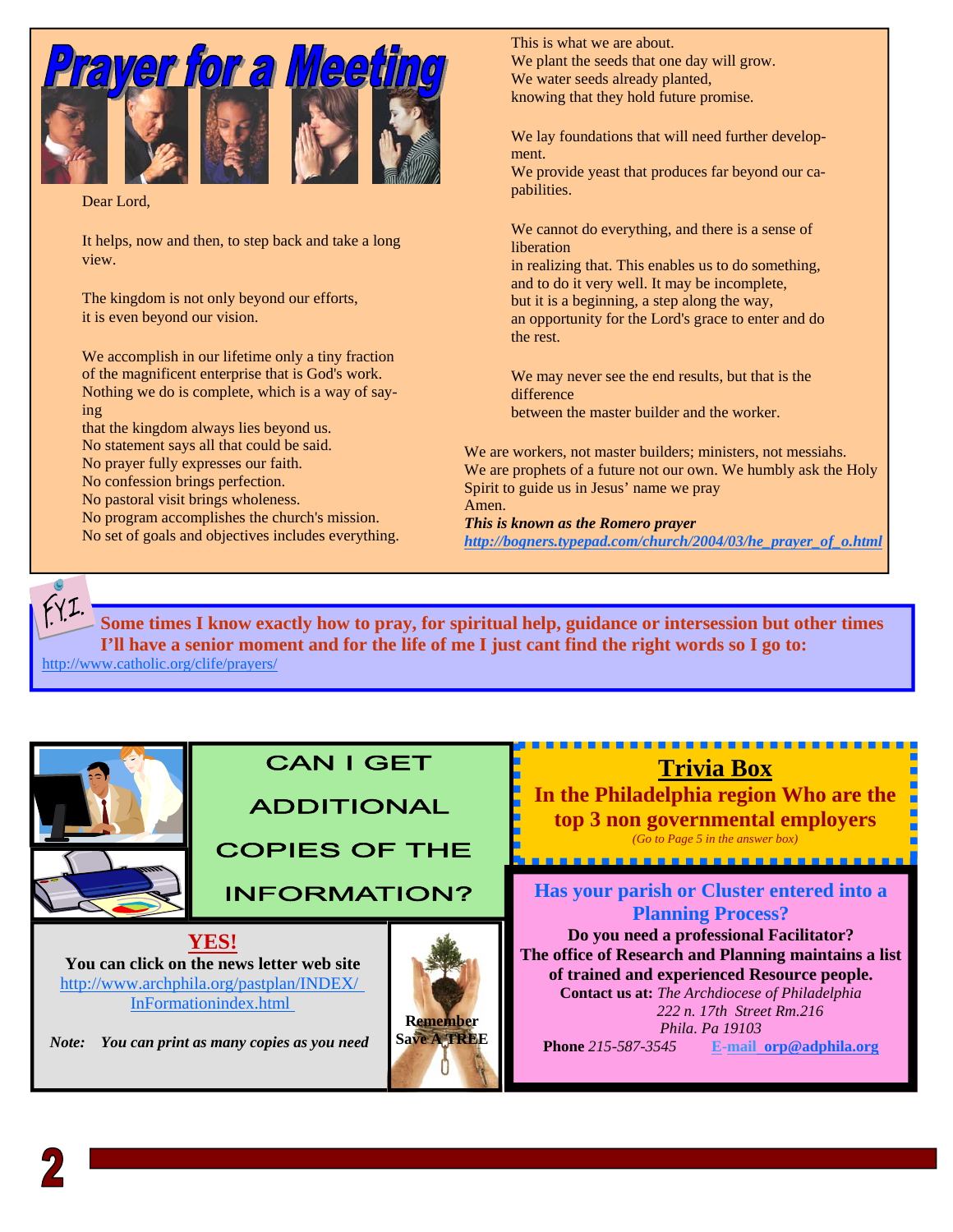### **Continued from Page 1 Ways to Pray in a Council Meeting by Charles M. Olsen**



#### **Frame the Agenda with Prayer**

Use opening and closing prayers that relate to the agenda of the meeting. The invocation might focus on the image of God and create an openness to and awareness of the Spirit's presence and leading. The closing prayer might be a thankful offertory for the work of the meeting—lifted to God. Preparing for a night's restful sleep invites prayers of release and relinquishment, and acknowledgment that boards cannot maintain control. Entrust the staff of a meeting to God in the same way you prepare for sleep—by letting go.

#### **Glean for Prayer**

From my boyhood days on the farm I remember that Gleaner was a brand name for a combine, a machine that separated the seed from the chaff and straw. At the beginning of a meeting, you might assign four people to keep notes with an eye toward separating out items for prayer. (They do not record the decisions being made. That is the task of the recording secretary.) One of the four should note anything that would be the basis for thanksgiving. Another would record needs or opportunities in the church or wider world that call for intercession. Still another would note situations within the board itself that would be the basis for prayers of petition. The fourth would note the work of the Spirit of God in the life of the council or parish. At the end of the meeting, focus worship on the four areas of thanksgiving, intercession, petition, and praise.

#### **Offer Prayers of Confession**

One worship order I have seen includes the sentence "We admit how we are." Confession covers not only errors and sins but also weariness, frustration, confusion, elation, boredom, fulfillment, and so forth. The prophets in the scriptural tradition were "seers," those who had sight for things as they actually were. Naming "how things really are" and "what is left undone" are healthy processes for a board, but by themselves they can bind and paralyze it; the board needs to have a safe place to work through these issues. If both the parish and board have a corporate life, the council's confession can also be corporate. In an era of individualism in our culture and faith, understanding corporate spirituality is difficult. Perhaps confession is a good starting place.

#### **Sing Prayers**

Send each board member home with a hymn book and the assignment to select one verse of any hymn that best captures the most appropriate prayer for the parish at the present time. Pause to sing these hymns at appropriate moments throughout the meeting. The blending of many voices moves the council along the path of corporate spirituality. Often discussion and discourse are anything but harmonious. Singing together models the harmony to which they aspire.

The presence of wonder and mystery in music also helps break up the framework of most meetings by adding some "grace notes." **"Time Out" for Prayer**

After twenty minutes of debate and discussion over an issue on which people seem divided, the egos take over. Some deliberative groups have found value in taking three to five minutes of silent "time out" for personal refocusing and prayer. Let each one silently consider these questions: Am I closing myself off from information that we need to make this recommendation? Who do I need to forgive to be more fully present here? What is an image of God that needs to come to bear in this setting? How does the scripture that we read shed light on us now? Am I operating in a need-to-win or need-to-save-face mode? How would servant leaders make this decision? Time out periods could be called by a strict clock setting by the meeting moderator or by any member who requests it at any time for any reason.

#### **Rotate Prayer**

At the beginning of the meeting, assign each person to a certain fifteen-minute segment of the meeting; during that assigned time, members should pray silently for each person in the group and for the deliberative process in which the board is engaged.

#### **Draw upon Model Prayers in Scripture**

When educational consultant Donald Griggs was asked in a workshop how one might begin to use the Bible in committee meetings, he advised, "Don't introduce it as a new, complicated program. Just start doing it because that is what the people of God do. It won't be long until they can't remember doing it any other way!" The following samples are suggestive—certainly not exhaustive!

*The Psalms* can be used in many ways. For instance, have someone read a psalm slowly and deliberately, inviting any who would like to ponder a phrase to say "yes" out loud after that phrase has been read. The reader will stop for one to three minutes of silence, then continue reading until the next "yes."

*The Lord's Prayer* contains many phrases that rhythmically rise and fall. These phrases can be attached to the inhaling and exhaling of breath to create a common centering discipline.

*Jesus' prayer for his friends and disciples* (John 17) contains a cluster of specific petitions beginning with "that they may…" Let the council choose the petition that is most appropriate in the council's current situation.

*Paul's heartfelt prayer of thanksgiving for his friends* (Phil. 1:3–11) can be used in a special way when new council members are coming on or when others are exiting. Identify aspects of the "heart life" of which Paul speaks that the council can value for its own life. See where that applies to transitions within the council.

*Claim Paul's great prayer for the church* (Eph. 3:14–21) for your board. Find ways to report back how that prayer is being lived out during and between meetings. *Continued on Page 4*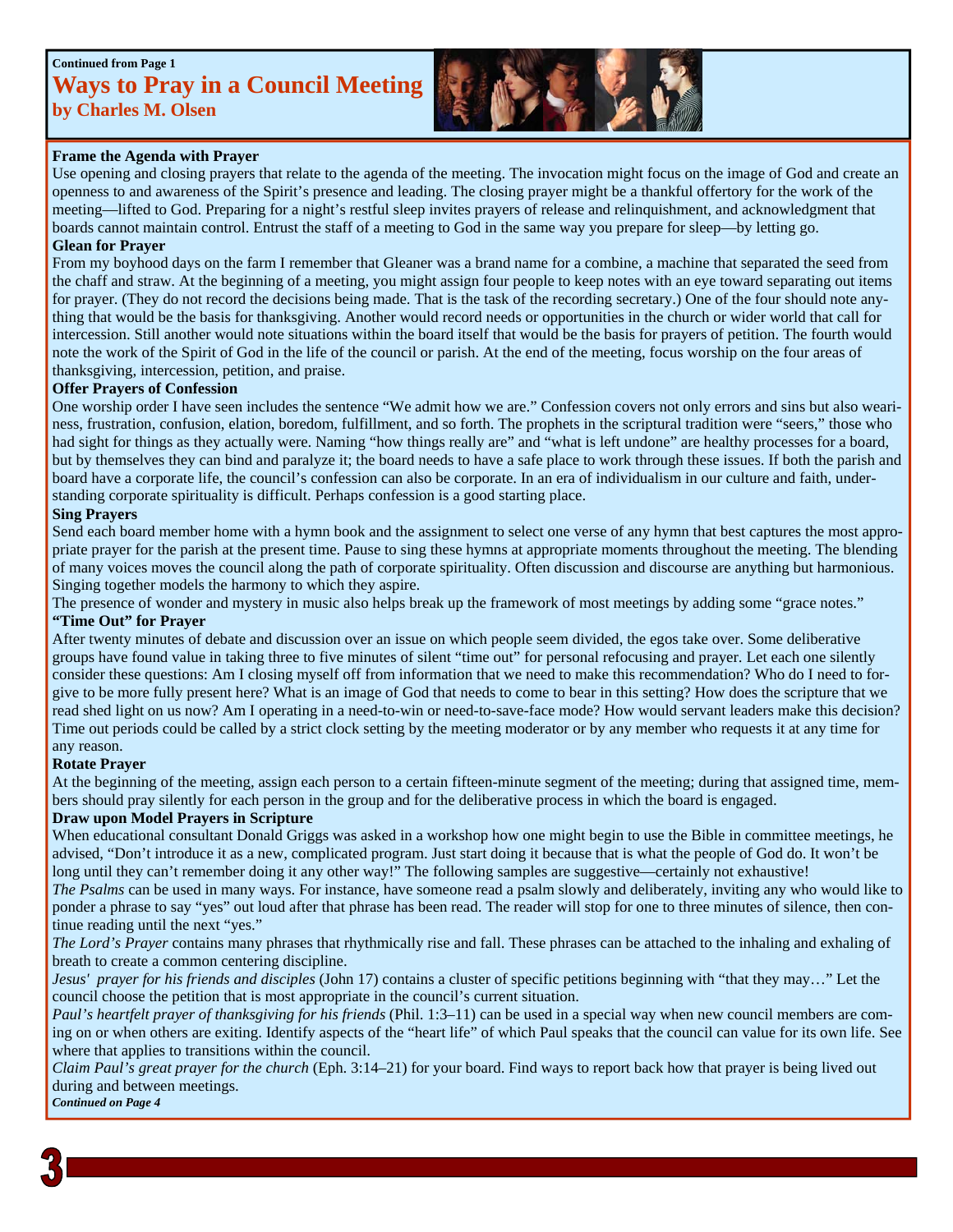#### **Continued from Page 3**

## **Ways to Pray in a Council Meeting by Charles M. Olsen**

*In Matthew 18:19–20* Jesus invited his followers to agree on what to pray for. The most significant decision a council can make is about what its prayer will be. The prayer is not a strategic plan to be accomplished but a petition that cannot be accomplished by our own efforts

#### **Acknowledge Subliminal Prayer**

Prayer may be ceaseless and subliminal, even when we engage in active work or deliberation. Such prayer plays just below the conscious level. The old desert saints wanted to pray without ceasing, so they attached the Jesus Prayer ("Lord Jesus Christ, have mercy upon me, a sinner") to the rising and falling of their breath. For a while the breath carries the prayer. Then in a mystical moment the prayer carries the breath without one's thinking about it!

#### **Meetings Are Worship**

Resistance to infusing the work of a council with prayer tends to come from the conviction that "there is a place for everything and everything should be in its place"—that worship belongs to Sunday and sanctuary and prayer belongs to worship. But an inspirational moment in a meeting does wonders in loosening the strings of resistance, and those inspirational moments will come once worshipful work is attempted. Let the only rule be "meetings are worship." All else will flow to and from that fountain. Then we can drink from its fullness!

Adapted from [Transforming Church Boards into Communities of Spiritual Leaders b](http://www.alban.org/bookdetails.aspx?id=1124)y Charles M. Olsen, copyright © 1995 by the Alban Institute. All rights reserved*.* 

*Adapted to Parish Pastoral Councils by the Editor* 

*Copyright © 2008, the Alban Institute. All rights reserved. We are encouraged to share articles from the Alban Weekly with our congregations. Albon gladly allows permission to reprint articles from the Alban Weekly for one-time use by congregations and their leaders when the material is offered free of charge. All we ask is that you write to us at weekly@alban.org and let us know how the Alban Weekly is making an impact in your congregation. If you would like to use any other Alban material, or if your intended use of the Alban Weekly does not fall within this scope, please submit our [reprint permission request form.](http://www.alban.org/form.aspx?LinkIdentifier=ekfrm&ItemID=192)  [Subscribe t](http://www.alban.org/AlbanWeeklySignup.asp)o the Alban Weekly.* 

*[Archive o](http://www.alban.org/conversation.aspx?id=4112)f past issues of the Alban Weekly.* 

#### *"I think I might be called to the priesthood, but how will I know?"*

We only know our vocation by coming to know God. He is the source of everything, the author of life and it is He who gives our life direction. Therefore, in coming to know our vocation, it is important to come to know the Lord. This is prayer. Prayer is the act of bringing everything before God -- our ideas, thoughts, concerns and situations. As we bring these things to Him, he begins to reveal himself to us and will show us the way through consolations of the Holy Spirit. http://www.heedthecall.org/faq.html





"God speaks in the silence of the heart, and we listen.

And then we speak to God from the fullness of our heart,

and God listens. And this listening and this speaking

is what prayer is meant to be...."

- Mother Teresa

**Answer Box 1-University of Pa /University of Pa. Health System 34,868 Employees** 

 **2- Thomas Jefferson University/Jefferson Health system 32,795 Employees** 

 **3-Catholic Archdioceses of Philadelphia 10,134 Employees**